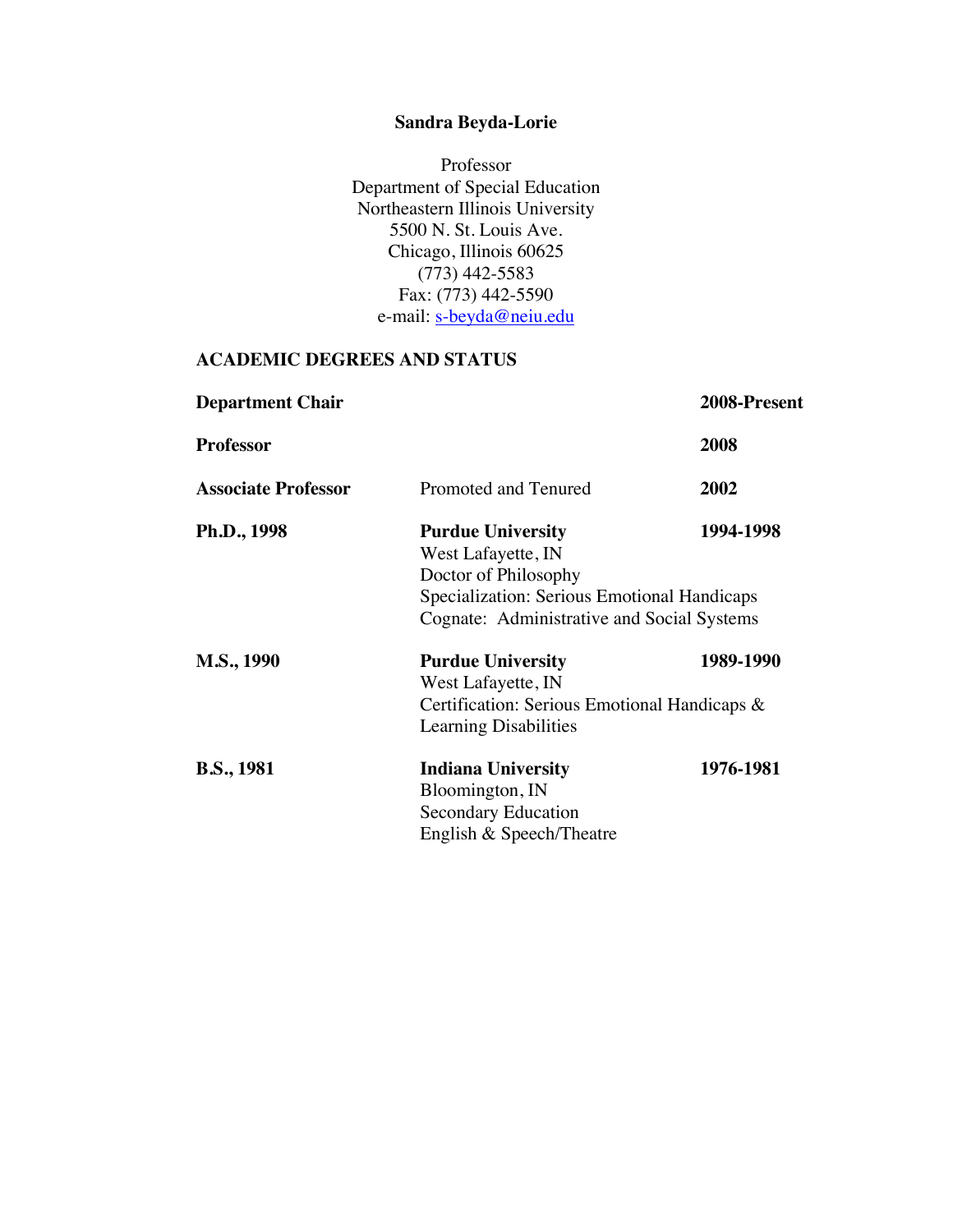#### **ADMINISTRATIVE RESPONSIBILITIES**

Chairperson for the Department of Special Education (2008-Present). Northeastern Illinois University. Chicago, Illinois. Associate Chair for the Department of Special Education (2007). Northeastern

Illinois University. Chicago, Illinois. Coordinator of the Master of Arts in Special Education Program (2008-Present)

Northeastern Illinois University

- Coordinator of the Bachelor of Arts in Special Education Program for the Department of Special Education (2010-2011).
- Co-coordinator of the Bachelor of Arts in Special Education Program for the Department of Special Education (2005-2007).

# **TEACHING AND RELATED EXPERIENCE**

#### **Courses Taught at Northeastern Illinois University:**

Undergraduate SPED 373-Teaching Learners with Special Needs I SPED 376- Teaching Learners with Special Needs II SPED 374-Supervised Field Experience I SPED 377- Supervised Field Experience II SPED 323-Consultation in Special Education SPED 381-Student Teaching

#### Graduate

SPED 500-Research I: Critical Writing & Research in Special Education SPED 502-Development of Language and Cognition SPED 509-Methods II: Specialized Curriculum & Methods in Special Education SPED 515-Research II: Applied Research in Special Education SPED 507-Internship I: Fundamentals of Teaching SPED 505-Consultation & Collaboration-Special and Regular Education SPED 516-Professional Development of the Special Educator

### **Courses Taught at Purdue University, West Lafayette, IN**

Undergraduate EDPS 365- Learning, Attention, and Social Characteristics of Individuals with Serious Emotional Handicaps EDPS 364-Practicum in Assessment Procedures for Special Education

### Graduate

EDPS 469- Severely Emotionally Handicapped Individuals: Intervention Strategies and Research EDPS 568-Social, Legal and Ethical Issues in Special Education EDPS 498/499-Supervised Teaching in Mild and Emotional Handicaps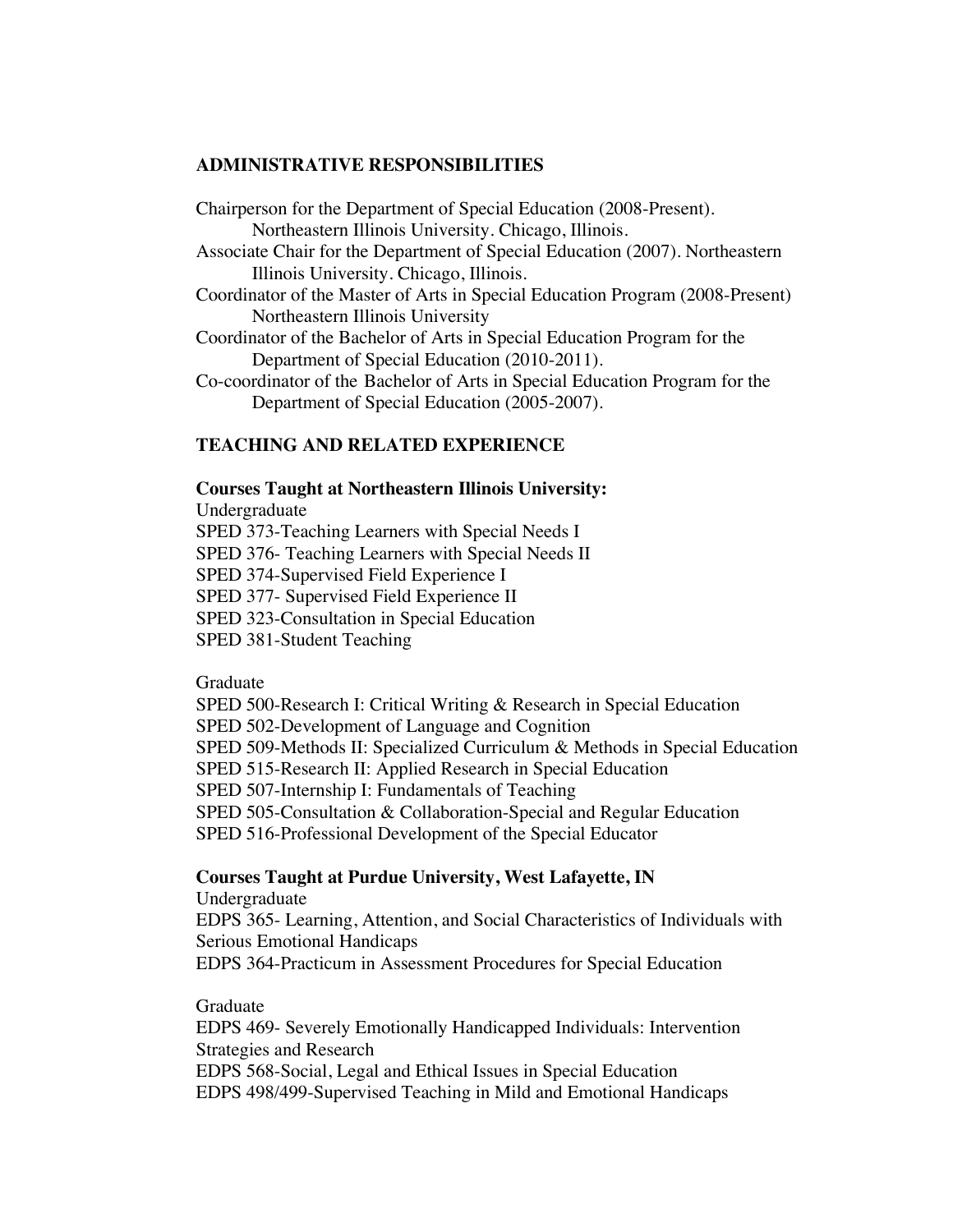EDPS 490-Advanced Study of Individual with Psychotic Behavior EDPS 660E-Practicum in the Treatment of the Exceptional Child with SHE

# **Course & Program Improvement Initiative:**

- 2014-Online Course Development of SPED 511 for Online Focus LBS I Program.
- 2013-2014-Provided leadership for converting Focus LBS I Program into a full online program. Northeastern Illinois University.
- 2013-2014-Provided leadership for expansion of Bachelor of Arts in Special Education-LBS I Program evening program at new El Centro campus. Northeastern Illinois University
- 2013-Completed Online I: Online course preparation to meet Quality Matters Standards. Center for Teaching and Learning. Northeastern Illinois University
- 2012-2013-Provided leadership and took active role in revising Bachelor of Arts and Master of Arts in Special Education Programs to align with Teacher Performance Assessment (edTPA) adopted by the Illinois State Board of Education for all teachers
- 2011-2013-Provided strategic leadership for hybrid and online course development across Master of Arts in Special Education and Early Childhood Special Education Approval
- 2011-2013-Provided leadership for major program revisions and developed new courses in alignment with 2010 Illinois Professional Teaching Standards for both the Bachelor of Arts and Master of Arts in Special Education
- 2010-Present-Collaborated with program facilitators for Master of Arts in Gifted Education, Master of Science in Special Education and Master of Arts in Early Childhood Special Education Program on accreditation work
- 2010-Present-Collaborated with the Focus-LBS I Program Committee to establish procedures for ongoing assessment of candidates
- 2010-2011-Collaborated with Master of Arts in Gifted Education to revise program.
- 2009-2010-Worked with Clinical Experiences and Student Teaching (CEST) Office to transition special education placements from the Department of Special Education to the CEST Office.
- 2009-2011-Developed and revised the Assessment of Dispositions and Professional Behaviors for the Department of Special Education, a tool to evaluate candidates professionalism and dispositions.
- 2009-Present-Developed and revised Student Teaching Evaluation Instrument for the Department of Special Education and College of Education
- 2009-Present-Coordinator of LBS I revision process leading to course and sequences changes to Master of Arts in Special Education Program.
- 2007-Development of new LBS II Program in Curriculum Adaptation Specialist and Behavior Intervention Specialist for Department of Special Education. Northeastern Illinois University. Chicago, IL.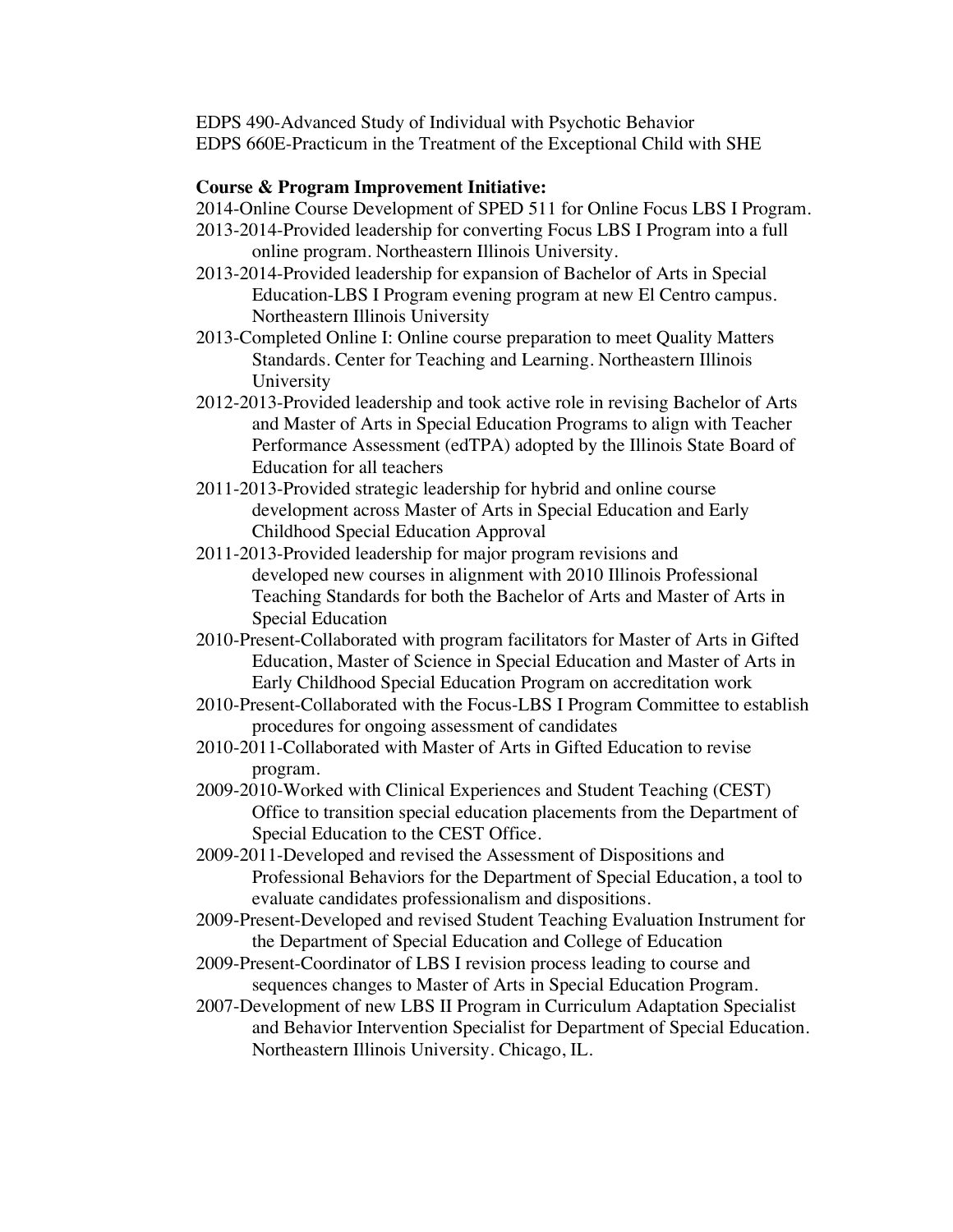- 2007-Development of courses for new LBS II Program in Curriculum Adaptation Specialist and Behavior Intervention Specialist for Department of Special Education. Northeastern Illinois University. Chicago, IL.
- 2007-Revision of program and four courses for the Masters of Arts in Special Education Program-LBS I for Department of Special Education. Northeastern Illinois University. Chicago, IL.
- 2005-Present Integration of Curriculum Infusion of Real Life Issues methodology into own courses (SPED 373, 509, and 323)

# **Advisement**

2009-Summer-Graduate Advisor for LBS I Program, Early Childhood-Special Education Program and LBS I-Focus Program

2002-2006-Graduate Advisor for LBS I Program

1998-2006-Graduate Advisor for Learning Disabilities Program

1998-2001-Graduate Advisor for Bilingual-Bicultural Special Education Program

# **RESEARCH/CREATIVE ACTIVITIES**

# **Published manuscripts-Refereed journal:**

- Beyda-Lorie, S. D., Kritikos, E., & Messerer, J. (2011). Preparing special educators to infuse real life issues into the K-12 curriculum. *Learning Disabilities: A Multidisciplinary Journal, 17* (1)*,* 5-16.
- Beyda, S. D., & Lee, D. (2007). Administrator beliefs about students referred for classroom disruption. *Learning Disabilities: A Multidisciplinary Journal, 14* (4), 255-264.
- Beyda, S. D. (2003) The use of theatre as an instructional strategy in the content areas for students with learning disabilities. *Learning Disabilities: A Multidisciplinary Journal, 12,* 65-74.
- Beyda, S. D., Zentall, S. S., & Ferko, D. K. (2002). The relationship between teacher practices and the task-appropriate and social behavior of students with behavioral difficulties. *Behavior Disorders, 27,* 236-255..
- Beyda, S.D. (2002). Dramatic improvisation for students with EBD: A means for addressing individual and classroom goals. *Beyond Behavior, 11,* 34-38.
- Stormont, M., Zentall, S. S., Beyda, S., Javorsky, T., & Belfiore, P. (2000). Playground contexts for aggression for preschoolers with hyperactivity. *Journal of Behavioral Education, 10,* 37-48.
- Beyda, S. D., & Zentall, S. S. (1998). Administrative responses to AD/HD. *Reaching Today's Youth: The Community Circle of Caring Journal, 2,* 31- 36.

# **Book Chapters:**

Beyda Lorie, S. D. (2010). Behavior assessment. In E. Papoutsis Kritikos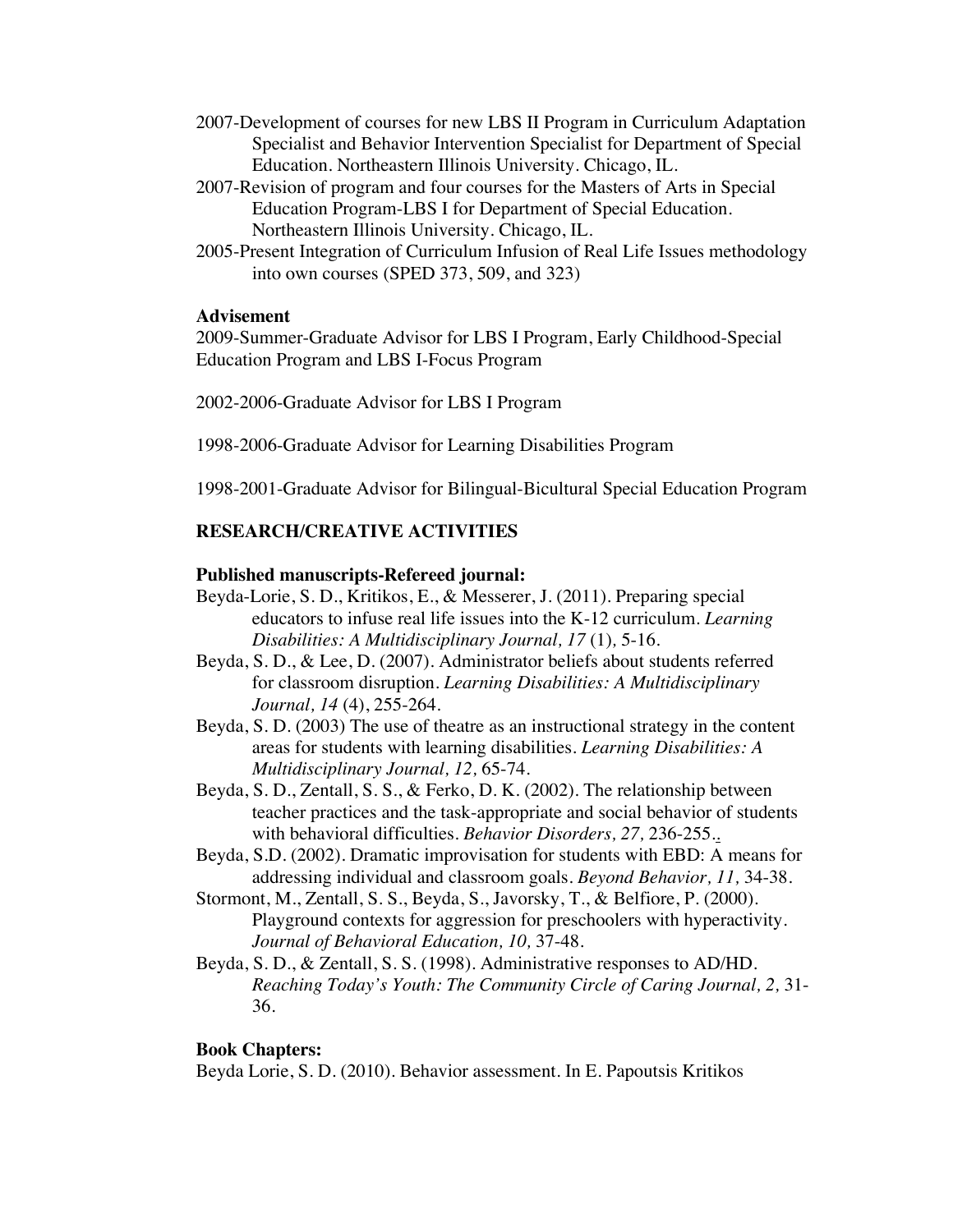(Eds.), *Special education assessment: Issues and strategies affecting today's classrooms.* Upper Saddle River, NJ: Merrill.

#### **Published manuscripts-Non-Refereed Journal**

Beyda Lorie, S. D., Papoutsis Kritikos, E., Messerer, J., & LeDosquet, P. (2007). Curiculum infusion of real life issues for students with exceptionality. Network for the Dissemination of Curriculum Infusion. Northeastern Illinois University. Chicago, IL. Prepared as part of dissemination for the Fund for the Improvement of Post Secondary Education (FIPSE) 2003-2006 grant.

#### **Manuscripts in preparation:**

Beyda-Lorie, S. D., & Melton, M. (2010) Developing a responsive curriculum for students with disabilities.

#### **Reports:**

- Beyda-Lorie, S. D. (2014). Exploring a doctorate in special education at Northeastern Illinois University: An analysis of needs and demands. Board of Trustees and University President. Northeastern Illinois University
- Beyda-Lorie, S. D (2013). Annual Report on the Masters of Arts in Special Education LBS I Program for Illinois State Board of Education.
- Beyda-Lorie, S. D (2012). Annual Report on the Masters of Arts in Special Education LBS I Program for Illinois State Board of Education.
- Beyda-Lorie, S. D (2012). Annual Report on the Bachelor of Arts in Special Education LBS I Program for Illinois State Board of Education.
- Beyda-Lorie, S. D. (2011). National Council for Accreditation of Teacher Education (NCATE) Report to Council for Exceptional Children for Master of Arts in Special Education (LBS I) Program.
- Beyda-Lorie, S. D. (2011). National Council for Accreditation of Teacher Education (NCATE) Report to Council for Exceptional Children for Bachelor of Arts in Special Education (LBS I) Program.
- Beyda-Lorie, S. D. (2010). Annual Report on the Masters of Arts in Special Education LBS I Program. College of Education. Northeastern Illinois University.
- Beyda-Lorie, S. D. (2009). Annual Report on the Masters of Arts in Special Education LBS I Program. College of Education. Northeastern Illinois University.
- Beyda-Lorie, S. D., Kritikos, E. (2009). LBS I Focus Program in Special Education for Certified Teachers. College of Education. Northeastern Illinois University.
- Beyda-Lorie, S. D. (2008). Advanced program proposal: Learning Behavior Specialist II. Submitted to the Illinois State Board of Education. Program approved.
- Beyda-Lorie, S. D. (2008). Program revision proposal: Learning Behavior Specialist I. University governance. Northeastern Illinois University. Revision approved.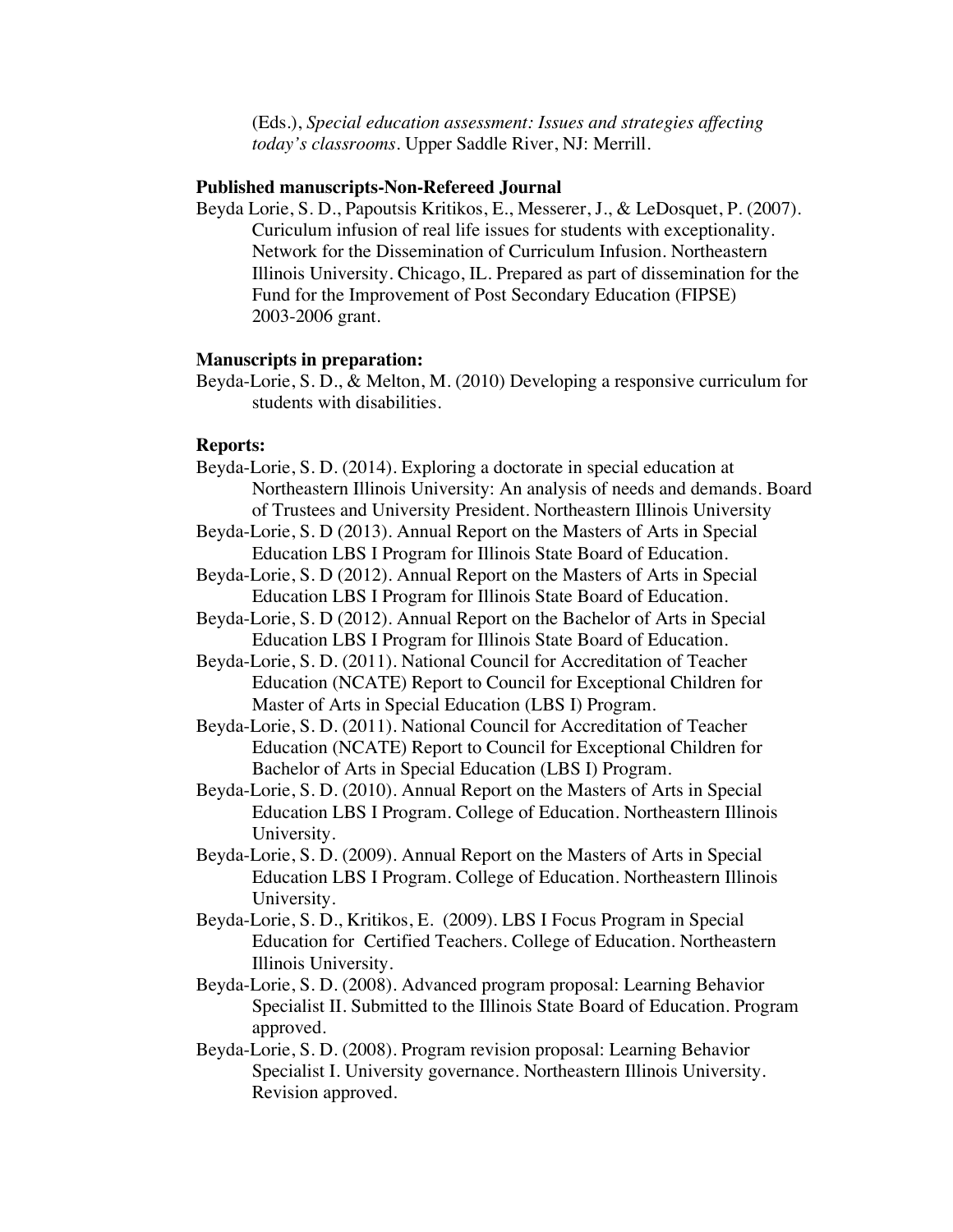- Beyda Lorie, S. D. (2008). Annual Report on the Masters of Arts in Special Education LBS I Program. College of Education. Northeastern Illinois University.
- Beyda Lorie, S. D. (2007). Annual Report on the Bachelor of Arts in Special Education LBS I Program. College of Education. Northeastern Illinois University.
- Beyda Lorie, S. D., Glick, R., & Joleaud, B. (2007). Brochure for Be Real Program in Illinois (Curriculum Infusion)
- Giacobbe, A. D., & Beyda Lorie, S. D. (2005). Exceptional mentoring project: Electronic mentoring handbook (revised). *Exceptional Mentoring Project. Northeastern Illinois University.*
- Giacobbe, A. D., & Beyda Lorie, S. D. (2004). Exceptional mentoring project: Electronic mentoring handbook. *Exceptional Mentoring Project. Northeastern Illinois University.*
- Beyda, S. D., Zentall, S. S., & Ferko, D. J. K. (Winter, 2003). *Evidence-based practices: The link between behavior and instruction.* Bureau of Special Education: Pennsylvania Department of Education. Number 4.

### **Invited Online Contribution:**

Beyda Lorie, S. D. (2005). *Real life issues and exceptionality.* Northeastern Illinois Universtiy Network for Dissemination of Curriculum Infusion. Funded by the Fund for the Improvement of Postsecondary Education. U. S. Department of Education. http//: www.neiu.edu/~k12pac

### **Invited Reviewer:**

International Journal of Leadership in Education: Theory and Practice-March, 2002 and August 2002

#### **Dissertation/Thesis Advisement:**

Committee member. The Choice to Stay: Special Education Teachers' Perceptions. Emily Chambers. Thesis submitted for University of Illinois at Chicago, 2011.

#### **Grant Activities:**

2012-2013 Chicago Teacher Partnership Project (CTPP). edTPA liaison. College of Education. Northeastern Illinois University.

2006-2007 Committee on Organized Research (COR) grant award (\$3,000). The Exceptional Mentoring Project: E-mentoring for beginning special educators. Northeastern Illinois University. Co-author.

2006-2007 Project Manager for the Be Real Curriculum Infusion Program in Illinois. Grant funded by the Governor's Office in conjunction with Prevention First.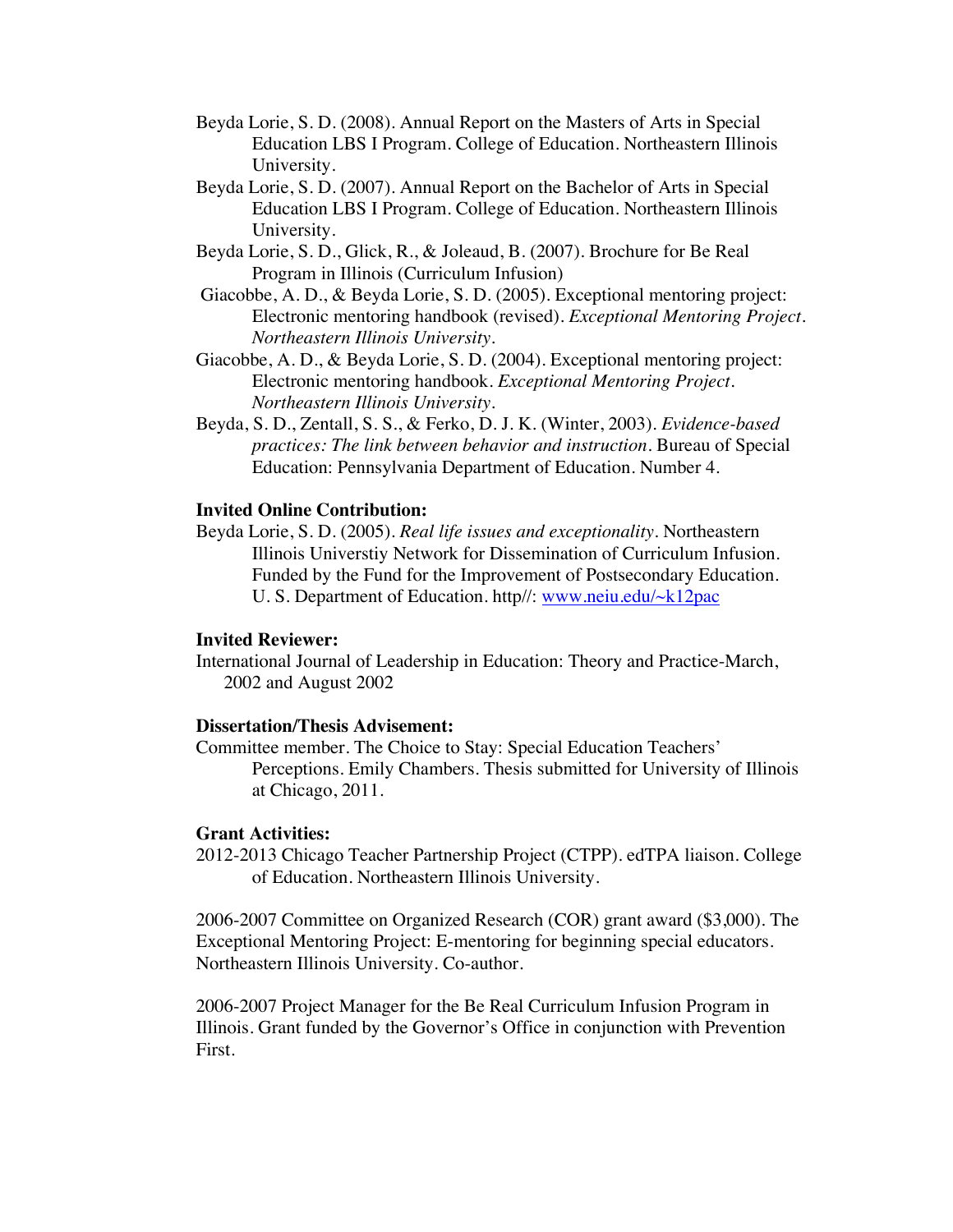2005-2006 Committee on Organized Research grant award (\$3000). The Exceptional Mentoring Project: E-mentoring for beginning special educators. Northeastern Illinois University. Co-author.

2005 Illinois Board of Education Higher Education Cooperation Act (HECA). Electronic mentoring as an advisement and training tool for engaging students, retaining enrollment and sustaining success. Lead author. Not funded.

2003-2006 Faculty Coordinator for 3-year grant awarded by the Fund for the Improvement of Postsecondary Education (FIPSE) for Curriculum Infusion of Real Life Issues into the K-12 Curriculum. U. S. Department of Education.

2002-2005 Curriculum Coordinator for the Illinois Council on Developmental Disabilities (ICDD) Grant

2003-2005 Assistant Director. Special Education Personnel Preparation to Improve Services and Results for Children with Disabilities: Minority Institutions grant funded by the U.S. Department of Education

2003-2005 Assistant Director. Special Education Personnel Preparation to Improve Services and Results for Children with Disabilities: Minority Institutions grant funded by the U. S. Department of Education.

2002-2003 Faculty Coordinator to the Drug Prevention Teacher Education Project of the Network for Dissemination of Curriculum Infusion Grant

Fall 1998 Interactive Teaching and Learning (ITL) grant through the Chicago Teacher's Center. Responsibilities include providing professional development opportunities to staff at Vaughn High School, a school on probation, and incorporating an assessment component into Vaughn High School's collaborative occupational model curriculum. Project co-directors: Sharon Ramson, and Heather Pate.

Fall 1998 Least Restrictive Environment (LRE) grant through the Chicago Teacher's Center. Responsibilities include collaboration with staff at Otis School on LRE design, and consultation services to staff for meeting the needs of students with behavioral disorders

1994 Summer Theatre Arts Indiana Arts Commission and the National Project Grant Endowment for the Arts: Youth Theatre Center of Clinton County, Frankfort, IN

#### **Consultant & External Reviewer:**

2014. External reviewer for dossier of Dr. Terry Shepherd for promotion to professor. School of Education at Indiana University South Bend. South Bend, IN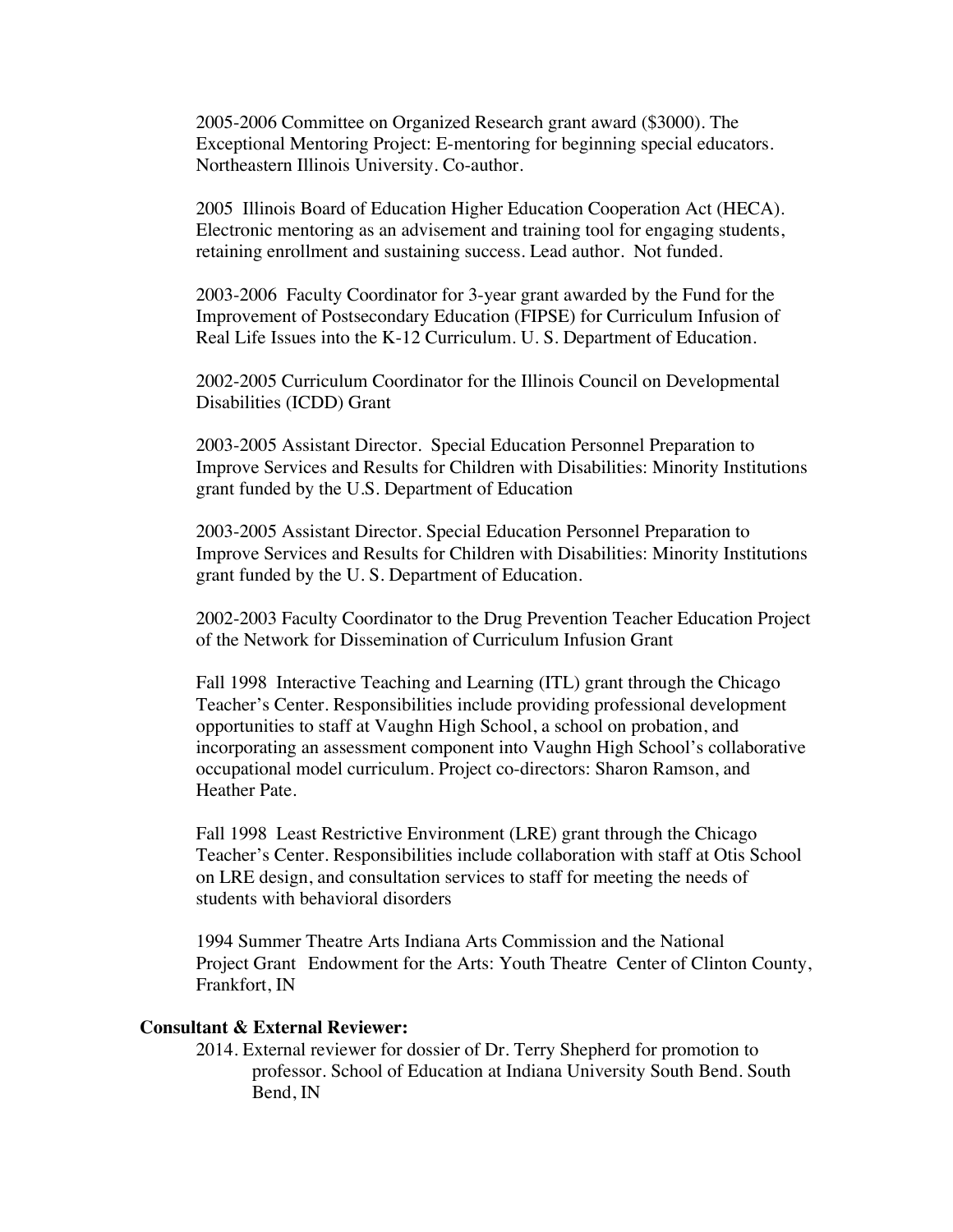- 2013. External reviewer for dossier of Dr. Janice Grskovic for promotion to professor. School of Education at Indiana University Northwest. Gary, IN
- 2012. Review and evaluation of Department Application of Criteria. Chicago State University. Chicago, IL

#### **Presentations:**

#### **International & National:**

- Brown, K., & Beyda-Lorie, S. D. (2010, January). *Conceptualizing the Learning Behavior Specialist II for Curriculum Adaptation Specialist and Behavior Intervention Specialist Program at Northeastern Illinois University.* IAASE Conference. Springfield, IL.
- Glick, R., Beyda-Lorie, S. D., & Joleaud. B (February, 2009). *Responding to student diversity and community needs through real life issues curriculum infusion.* AACTE. Chicago. IL.
- Beyda-Lorie, S. D., Kritikos, E., & Messerer, J. (April, 2007). *Using the research to prepare special educators to integrate real life issues*. Council for Exceptional Children. Louisville, KY.
- Zentall, S. S., Beyda-Lorie, S. D., & Adinugroho, A. D. (April, 2007). *Effects of induced empathy of preschoolers with and without aggressive behavior.* Council for Exceptional Children. Louisville, KY.
- Glick, R., Beyda-Lorie, S. D., & Joleaud. B. (February, 2007). *Responding to student diversity and community needs through real life issues curriculum*  infusion. AACTE's 59<sup>th</sup> Annual Meeting. New York, NY.
- Beyda-Lorie, S. D., Edwards, A., & Powell, B. (February, 2007). *Preparing to teach real life issues: Two alternatives for teacher education.* Association of Teacher Educators Annual Meeting. San Diego, CA.
- Giacobbe, A., & Beyda-Lorie, S. D. (March, 2006). *Mentoring special educators through their first year of teaching.* American Federation of Teachers Higher Education Summit. Orlando, FL.
- Klecka, C., Giacobbe, A., Beyda-Lorie, S. D., & Hunt, J. (February, 2006). *Electronic mentoring: Multiple perspectives on online experiences to support teacher education.* Association of Teacher Educators. Atlanta, GA.
- Beyda, S.D. (April, 2005). *Teaching basic skills through real life issues curriculum infusion.* Council for Exceptional Children International Convention. Baltimore, MR.
- Makris, E., Beyda, S. D., Kritikos, E., Rueda-Alvarez, C., & Glick, R. (February, 2005). *Curriculum infusion of real life issues.* Association of Teacher Educators. Chicago, IL.
- Giacobbe, A., & Beyda-Lorie, S. D. (2004). *The Exceptional Mentoring Project: E- mentoring in the windy city.* International Conference in Learning Disabilities. Las Vegas, Nevada
- Messerer, J., & Beyda-Lorie, S. D. (2004) *CEC approved standards based*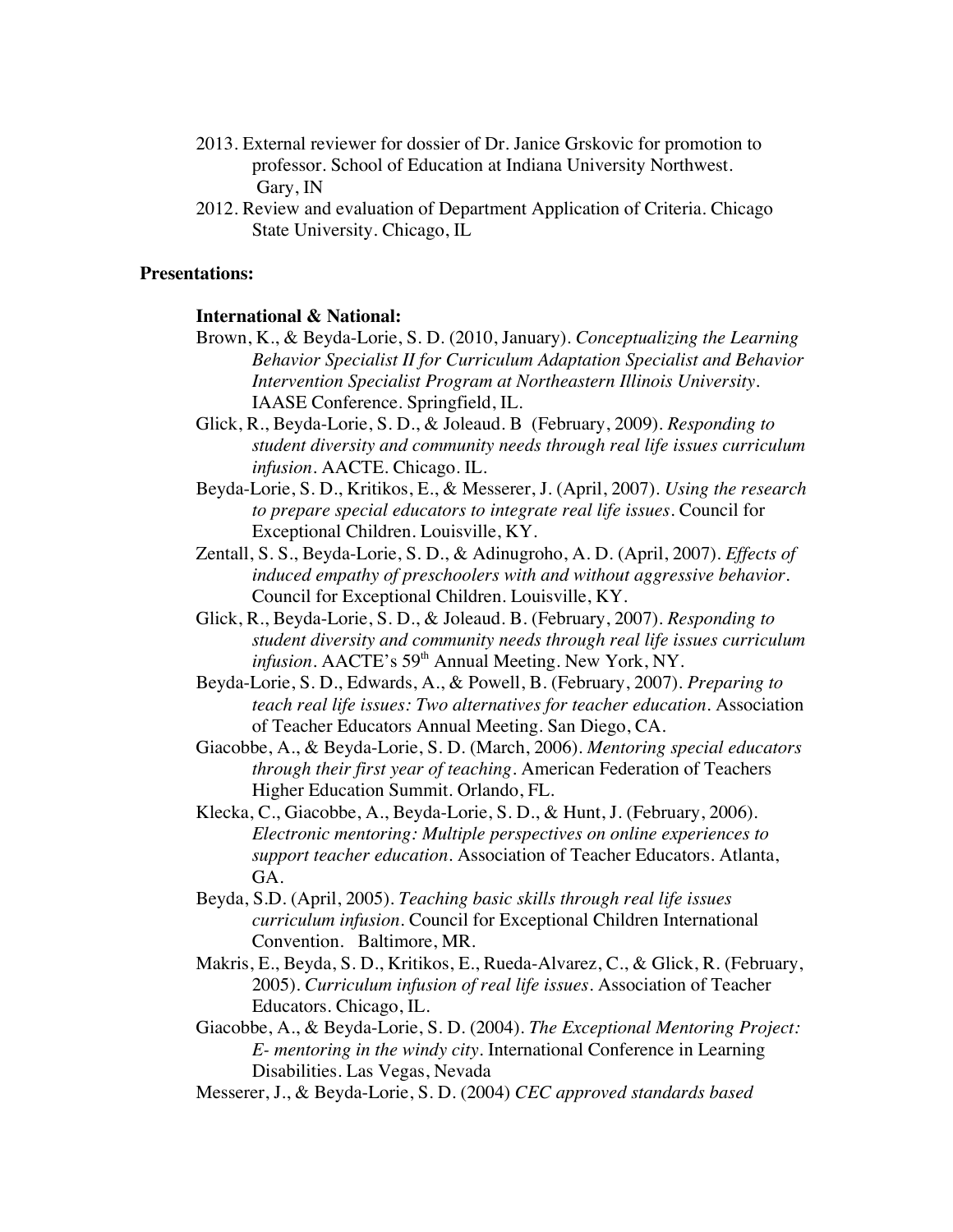*undergraduate education program: NCATE application & program.* Council for Exceptional Children International Convention. New Orleans, LA.

- Kritikos, E., Birnbaum, B., & Beyda-Lorie, S. D. (February, 2004) *Integrating substance abuse prevention strategies into the K-12 curriculum*. 25th International Conference on Learning Disabilities. Seattle, WA.
- Beyda-Lorie, S., D., & Lee, D. (April, 2003). *A qualitative analysis of administrator beliefs about students referred for classroom disruption.*  Council for Exceptional Children International Convention. Seattle, WA
- Beyda-Lorie, S.D. (February, 2003). *Promoting critical thinking by using drama as an instructional strategy.* Learning Disabilities Association:  $40<sup>th</sup>$ Annual International Conference. Chicago, IL

#### **State & Local:**

- Beyda-Lorie, S. D., & Chakravarthi, S. (2013, October 18). *Integrating edTPA into special education program design*. IACTE Fall Conference. Bloomington, IL.
- Beyda-Lorie, S. D., (2013, October 10). *Pathway to the Professorial: Passionate Steps.* Illinois Federation of Business Women's Clubs. Chicago, IL.
- Beyda-Lorie, S.D., & Kane, M. (2013, August 20). *Providing effective mentorship for candidates on the Teacher Performance Assessment*. CTPP Grant. Northeastern Illinois University, Chicago, IL.
- Beyda-Lorie, S. D. (2012, April 21). *Collaborating from the Heart: The Collaborative Classroom.* CEC Chicago Chapter 2012 Membership Drive. Northeastern Illinois University, Chicago, IL
- Brown, K., & Beyda-Lorie, S. D. (2010, January). *Conceptualizing the Learning Behavior Specialist II for curriculum adaptation specialist and behavior intervention specialist.* IAASE Conference. Springfield, IL.
- Glick, R., Joleaud, B., & Beyda-Lorie, S. D. (Fall, 2008). *Integrating research supported practice and prevention education into College of Education courses.* Northeastern Illinois University, Chicago. IL.
- Glick, R., Joleaud, B., & Beyda-Lorie, S. D. (October, 2007). *Preparing teacher educators and freshmen experience instructors to integrate prevention education.* Eastern Illinois University. Charleston, IL.
- Beyda-Lorie, S. D., and students (November, 2006). *Preparing teachers to "be real" in addressing prevention education.* Fall Convention of the Illinois Council for Exceptional Children. Schaumburg, IL.
- Beyda-Lorie, S. D., Yasutake, D., & Birnbaum, B. (June, 2006). *Project Post: Preparing undergraduate students to work with children with special needs.* Illinois State Board of Education University Summit-Learning from Inclusive Personnel Preparation Programs in Illinois. Lisle Hilton, Lisle, IL.
- Glick, R., Joleaud, B., & Beyda-Lorie, S. D. (May 4, 2007). *Training higher education professionals in Illinois in real life issues curriculum infusion.* Illinois State University, Bloomington, IL.
- Glick, R., Joleaud, B., & Beyda-Lorie, S. D. (May 18, 2007). *Training higher*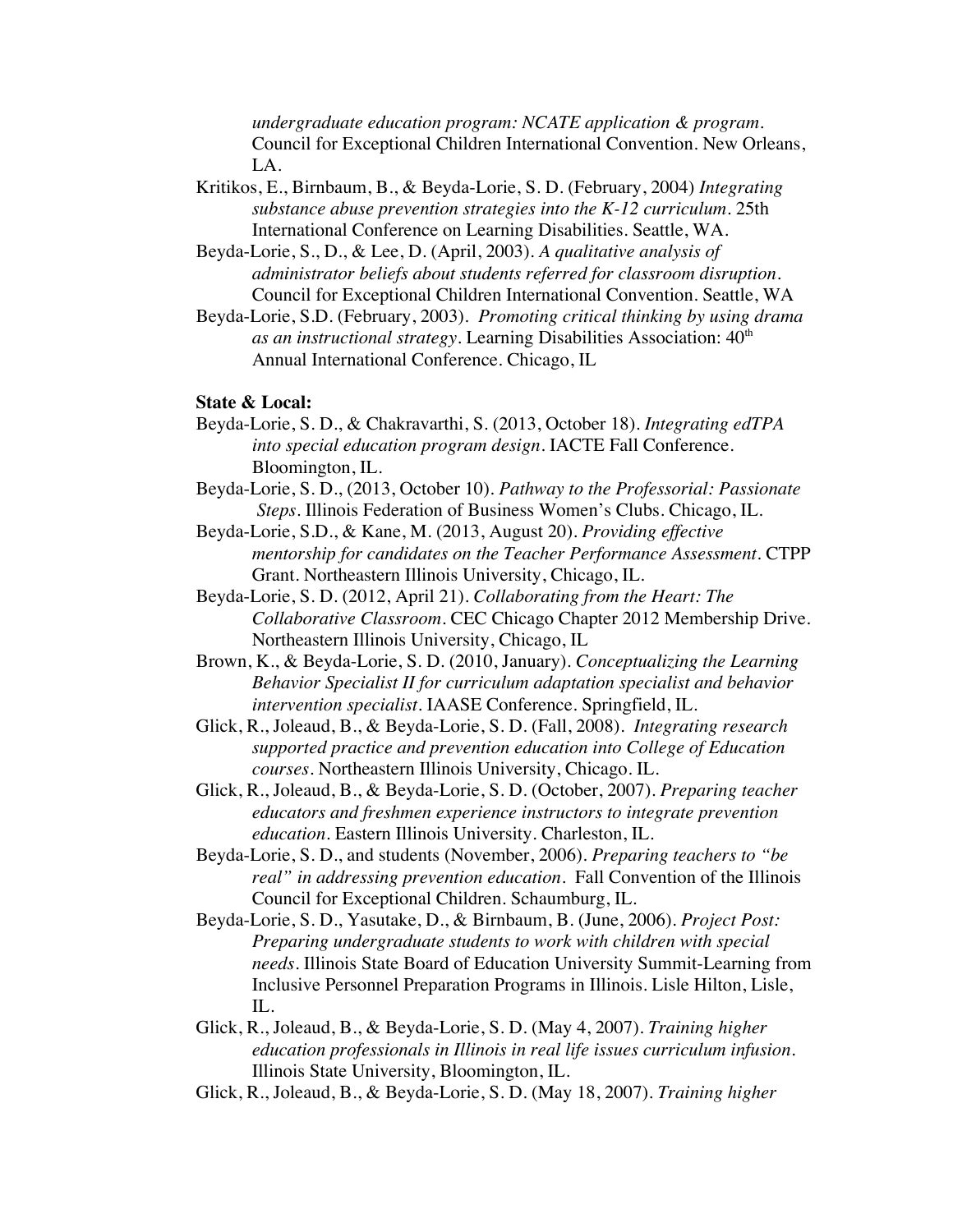*education professionals in Illinois in real life issues curriculum infusion.* Chicago Teachers' Center, Chicago, IL.

- Glick, R., Joleaud, B., & Beyda-Lorie, S. D. (May 19, 2006). *Training higher education professionals in Illinois in real life issues curriculum infusion.* Illinois State University, Bloomington, IL.
- Glick, R., Joleaud, B., Beyda-Lorie, S. D., & Coleman, S. (October, 2005). *Training higher education professionals in central Illinois in real life issues curriculum infusion.* Illinois State University, Bloomington, IL.
- Beyda-Lorie, S. D.(May, 2004) Infusing substance abuse prevention into lessons for students with special needs. *Real Life Issues Curriculum Infusion Conference.* DePaul University. Chicago, IL
- Klecka, C., Giacobbe, A., Beyda-Lorie, S. D., Hunt, J., & Giroux, D. (April, 2004). *Electronic mentoring expansion initiative: Experiences from multiple perspectives.* The 2004 Illinois Professional Learning Partnership (IPLP) State conference. Roosevelt University. Schaumburg, IL.
- Beyda, S. D. (February, 2002). *Creating and modifying instructional worksheets and tests.* A Conference for Paraeducators Working in Special Education: Putting It All Together. Clemente High School. Chicago, IL
- Beyda, S. D. (December, 2001). *Theatre-based approaches to promote reading Comprehension in the content areas.* All City Conference: Tapping Potential-The Magic World of Reading. Chicago Downtown Marriott. Chicago, IL.

#### **University & College:**

- Beyda-Lorie, S. D., Kane, M., Lopez, A., Nguyen, N-D., & Yturriago, J. (2013, March). *edTPA Task 2: Getting to know you and the singing is optional.* Northeastern Illinois University.
- Beyda-Lorie, S. D., Kane, M., Lopez, A., Nguyen, N-D., & Yturriago, J. (2012, November). *Teacher performance assessment: Embracing the clallenge of teacher preparation.* Northeastern Illinois University.
- Beyda-Lorie, S. D. (2013, January). *A mindful approach to classroom management.* Student Teaching Professional Days. Northeastern Illinois University.
- Beyda-Lorie, S. D., Giblin, N., & Melton, M (2011, November). *Open Your Heart: The Wisdom Behind Anger.* Great Service Matters Professional Development Conference. Northeastern Illinois University.
- Beyda-Lorie, S. D., Giblin, N., & Melton, M (2011, March). *Open Your Heart: The Wisdom Behind Anger.* Great Service Matters Professional Development Conference. Northeastern Illinois University.
- Beyda-Lorie, S., D., & Scherman, T. (2011, February). *Facing Tough Decisions: The Practice of Disposition Assessment.* Summit V: CAS-COE Task Force on Teacher Preparation. Northeastern Illinois University.
- Beyda-Lorie, S. D. (2010, August). *Helping college students with their special needs.* FYE Peer Mentor Program. Northeastern Illinois University.
- Beyda-Lorie, S.D., & Potee, N. (2010). Co-Chair of COE-CAS Summit Series: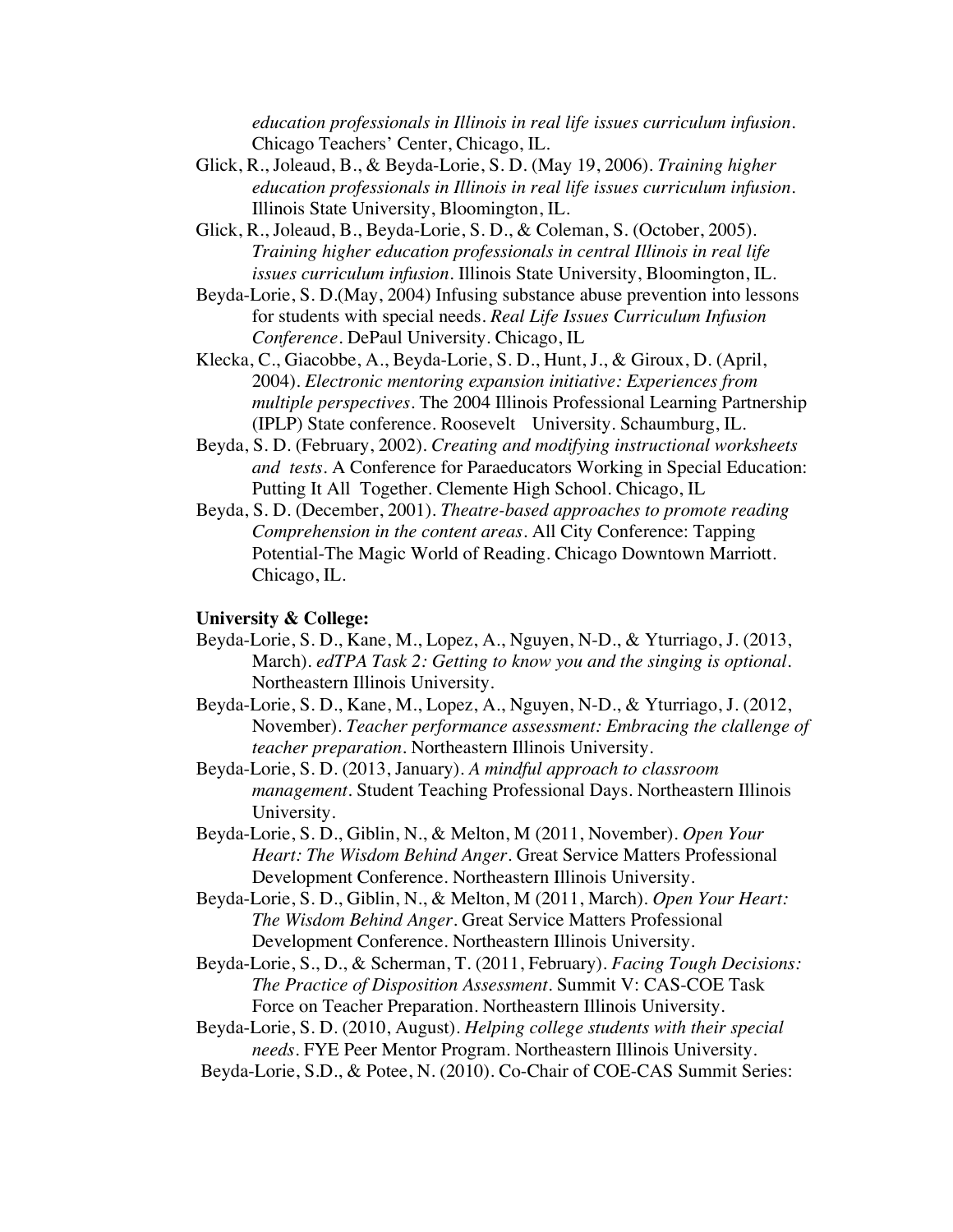*Beyond the conversation: Delineating expectations for professional student conduct for NEIU graduates in the Colleges of Arts and Sciences and Education*. Northeastern Illinois University.

- Beyda-Lorie, S. D., Messerer, J., Melton, M., & Moreno, G. (2010). *Student Council for Exceptional Children (SCEC) panel of professionals.*  Northeastern Illinois University.
- Beyda-Lorie, S. D. (2010, April). Facilitator of panel to promote parent and community partnerships into the COE curriculum. COE Assessment Day. Northeastern Illinois University.
- Beyda-Lorie, S. D., & Scherman, T. (2009). Co-Chair of COE-CAS Summit Series: *Shaping our reflection: Encouraging positive professional identities for NEIU graduates from the College of Education and College of Arts and Sciences.* Northeastern Illinois University.
- Beyda-Lorie, S. D., & Scherman, T. (2008-2009). Co-Chair of COE-CAS Summit Series: Focus on Shared Expectations for Writing. COE-CAS Joint Committee on Teacher Preparation. Northeastern Illinois University.
- Beyda-Lorie, S. D. (March, 29, 2007). *Classroom management strategies for students with special needs in the regular education classroom.* College of Education Lunch and Learn, Student Affairs Committee. Northeastern Illinois University.
- Beyda-Lorie, S. D. (March, 2006). *The curriculum infusion process: Preparing future teachers.* Future Teachers Club. College of Education. Northeastern Illinois University.
- Beyda-Lorie Lorie, S. D. (February, 2006). *Principles for managing behavior of special needs students in the general education classroom.* College of Education Lunch and Learn, Student Affairs Committee. Northeastern Illinois University.
- Beyda-Lorie Lorie, S. D. (August, 2005, 2004, Jan, 2004, August, 2003). *Behavior management for students with special needs.* Student Teaching Professional Days. College of Education. Northeastern Illinois University.
- Beyda-Lorie Lorie, S. D. (November, 2004). *Best practices for inclusion.* SABBE meeting. College of Education. Northeastern Illinois University.
- Beyda-Lorie Lorie, S. D. (January, 2004). *Adaptations for students with learning disabilities.* Student Teaching Professional Days. College of Education. Northeastern Illinois University.
- Beyda-Lorie, S. D., & James, K. (2002, February 23). Tarot and the educator's inner life: Tapping into our intuitive information system.  $13<sup>th</sup>$  Annual TEAM Conference. Northeastern Illinois University. Chicago, IL

#### **Service: University**

- 2014. College of Education Building Planning Committee. Northeastern Illinois University.
- 2012. Chairperson of Chairs Personnel Committee (CPC). Northeastern Illinois University.
- 2012. Provost Search and Screen Committee. Northeastern Illinois University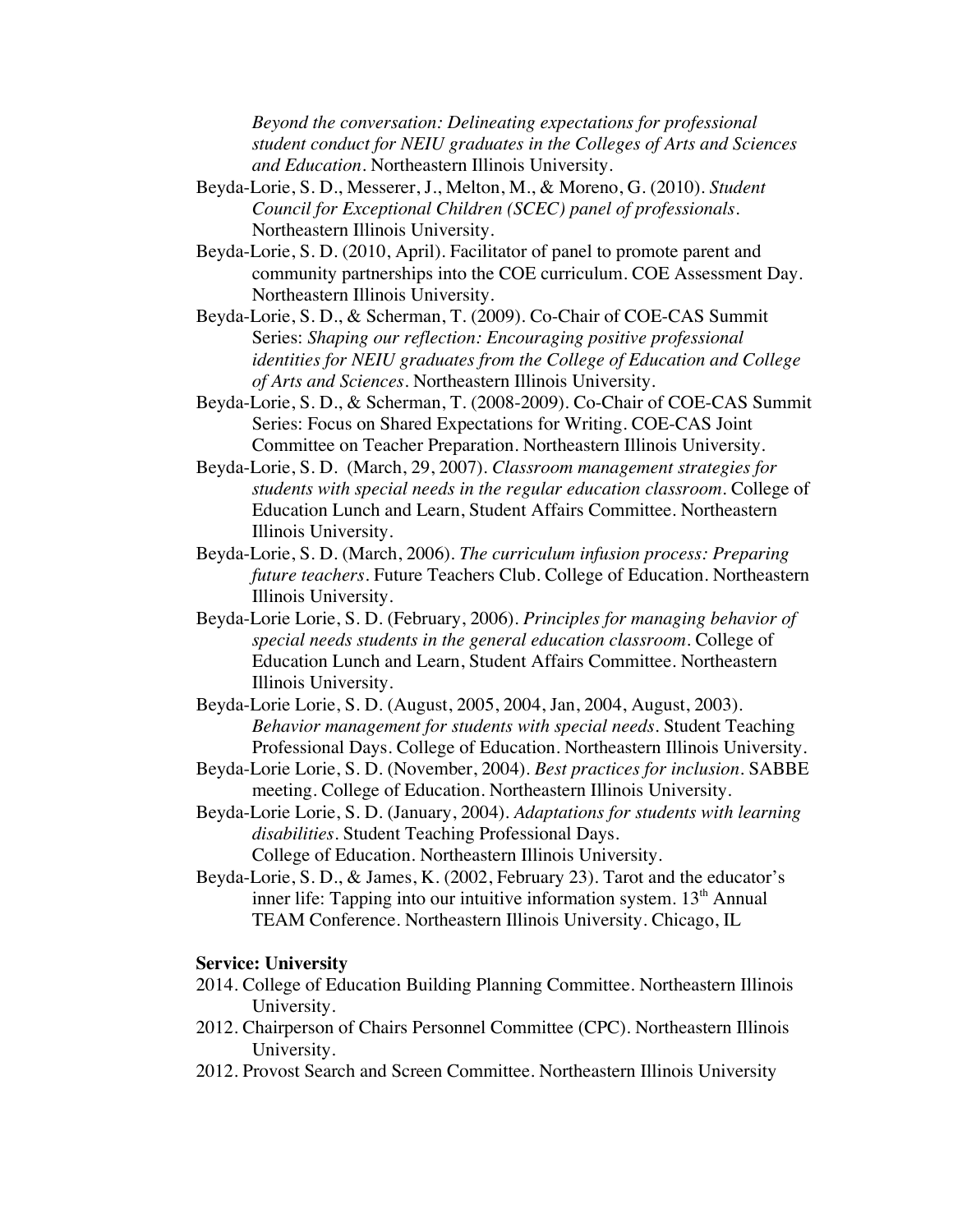2011. Provost Search and Screen Committee. Northeastern Illinois University (failed search)

2011-Present. Faculty Senate-COE Representative. Northeastern Illinois University

2011-Present. Faculty Senate By-Laws Committee

2011-Present. Faculty Senate Committee on Committees

- 2011-Present. Dean of Students Judicial Affairs Committee
- 2010-November. Session Facilitator at Northeastern Illinois University's First Annual Faculty Research Sympoium. Northeastern Illinois University.
- 2010-Guest appearance in Around the World in 80 Days. Stage Center Theatre Production. Northeastern Illinois University.
- 2010-Ad Hoc Task Force for Proposal of Promotion of Administrators. Chairs/Coordinators Forum. Northeastern Illinois University.
- 2010-Present. Task Force for the Revision of Criteria for Faculty Excellence Awards Northeastern Illlinois University
- 2009-2010. Faculty Senate-COE Representative. Northeastern Illinois University.
- 2008 Task Force to address Standard 1: National Council for Accreditation of Teacher Education. Northeastern Illinois University.
- 2007-Present- Co-Chair of College of Education-College of Arts and Sciences Joint Committee on Teacher Preparation.
- 2005-2006-New Teacher Mentor. Northeastern Illinois University.
- 2003-2005-Liaison for the Center for Teaching and Learning
- 2003-2006-Advisory Committee on Faculty Awards
- 2004-2005-Ad Hoc committee member for the improvement of services for students with disabilities on campus
- 2003-2004-Secretary of the Search and Screen Committee for the Coordinator of Learning Technologies. Original and re-opened search
- 2001-2003-University Day Co-Chair. Northeastern Illinois University
- 2003- Advisory Committee for Faculty Research and Scholarly Project Grant,
- 2003- University Without Walls Faculty Advisor
- 2002-Chair of Faculty Excellence Award
- 2002-Discussant at 10th Annual Student Research Symposium,

2002-University Without Walls Review Board

- 2002-Best Practices in NEIU Teaching: Center for Teaching and Learning
- 2001-Secretary of Search and Screen for Dean of the College of Arts and **Sciences**

2008-2009. Task Force for the development of Professional Development Schools.

## **Service: College**

- 2012-2013. Co-Chair of Teacher Performance Assessment (edTPA) Facilitation Team at Northeastern Illinois University.
- 2010, September-English Language Learners Conference. Coordinator of fourhour conference for special educators and other professionals. Northeastern Illinois University.
- 2007-2008-COE Reorganization Task Force. Northeastern Illinois University.